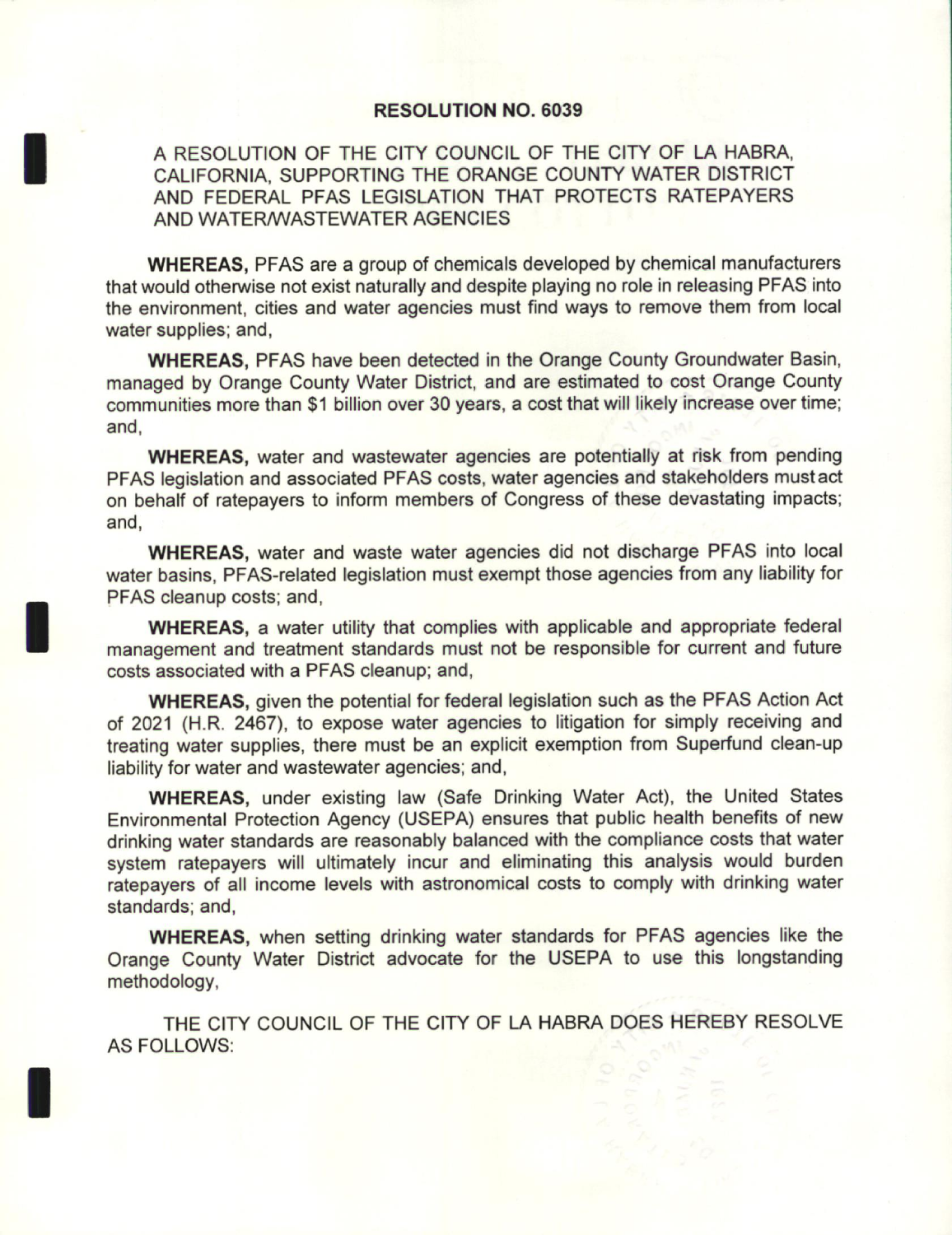NOW, THEREFORE, IT IS ORDERED by the City Council of the City of La Habra as follows:

- A. The City Council supports the Orange County Water District position as it relates to federal PFAS legislation and the need to protect ratepayers and water and wastewater treatment agencies; and
- B. Directs City staff to prepare and transmit letters supporting the Orange County Water District's position to federal elected officials.

PASSED, APPROVED AND ADOPTED this 20<sup>th</sup> Day of December, 2021.

 $\bigwedge_{\text{Jose-Medrano}}$ 

Mayor

ATTEST: Laurie Swindell, CMC

City Clerk

APPROVED AS TO FORM:

74t Richard D. Jone

City Attorney

STATE OF CALIFORNIA } COUNTY OF ORANGE } ss CITY OF LA HABRA

I, LAURIE SWINDELL, CMC, City Clerk of the City of La Habra, DO HEREBY CERTIFY that the above and foregoing is the original of Resolution No. 6039 and was duly passed and adopted by the City Council of the City of La Habra at a regularly scheduled meeting held on the 20<sup>th</sup> day of December, 2021, by the following roll call vote, towit:

AYES: COUNCILMEMBERS: Medrano, Gomez, Espinoza, Shaw, Simonian<br>NOES: COUNCILMEMBERS: NONE NOES: COUNCILMEMBERS: ABSTAIN: COUNCILMEMBERS: NONE ABSENT: COUNCILMEMBERS: NONE

IN WITNESS WHEREOF, I have hereby set my hand and affixed the seal of the City of La Habra this 20<sup>th</sup> day of December, 2021.

aure Kind f Laurie Swindell, CMC City Clerk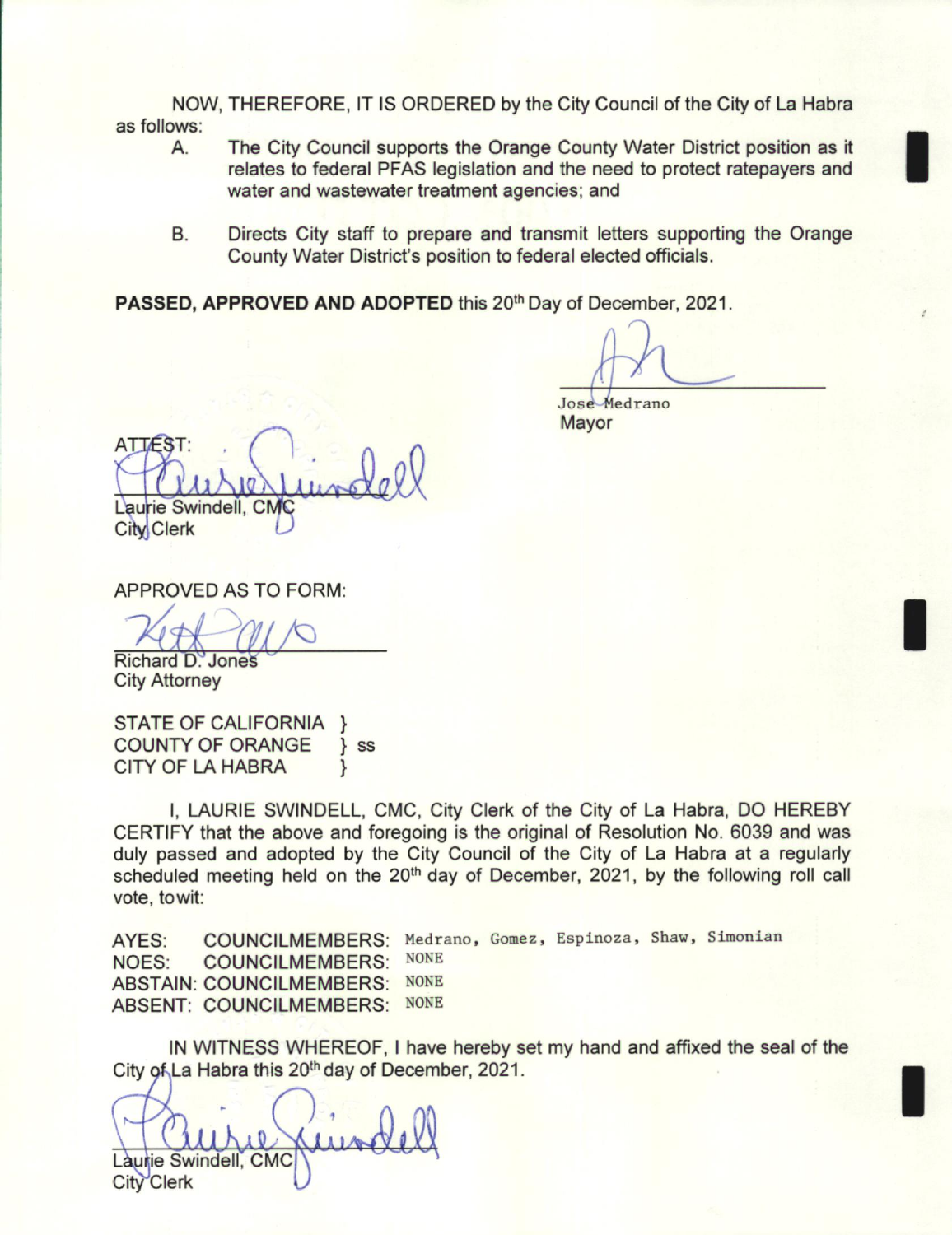

City of La Habra

"A Caring Community"

### **ADMINISTRATION**

110 East La Habra Boulevard Post Office Box 337 La Habra, CA 90633-0785 Office: (562) 383-4010 Fax: (562) 383-4474

# **December 21, 2021**

Sent via email to:

Chris.Gorud@mail.house.gov Colin.Timmerman@mail.house.gov Shane.Trimmer@mail.house.gov Jacob.Marx@mail.house.gov Jonathan.Kuperman@mail.house.gov

The Honorable Congressman Correa 2301 Rayburn House Office Building Washington, D.C. 20515

The Honorable Congressman Lowenthal 108 Cannon House Office Building Washington, D.C. 20515

The Honorable Congresswoman Steel 1113 Longworth House Office Building Washington, D.C. 20515

The Honorable Congresswoman Kim 1306 Longworth House Office Building Washington, D.C. 20515

The Honorable Congresswoman Porter 1117 Longworth House Office Building Washington, D.C. 20515

Dear Representatives Correa, Kim, Lowenthal, Porter, and Steel:

Orange County is a national leader in water recycling projects and programs, including the Groundwater Replenishment System, stormwater capture behind Prado Dam, and most recently, the extraction of per-and polyfluoroalkyl substances (PFAS) from our drinking water. Each of these landmark projects and programs are environmentally superior and have saved Orange County ratepayers billions of dollars from not purchasing expensive, imported water.

It has come to our attention that the House-passed federal legislation, PFAS Action Act of 2021 (H.R. 2467), would result, if enacted, in exposing the Orange County Water District (OCWD) to CERCLA's liability standard as OCWD works to remove PFAS from drinking water. As you know, OCWD has no responsibility for the presence of PFAS and the potential imposition of CERCLA liability on water districts runs contrary to the "polluter pays" public policy.

We respectfully request that you work in support of OGWD's efforts to garner an exemption from CERCLA liability for water and wastewater agencies as they properly remove PFAS from drinking water as Congress continues to consider legislative responses that would better protect our drinking water supplies.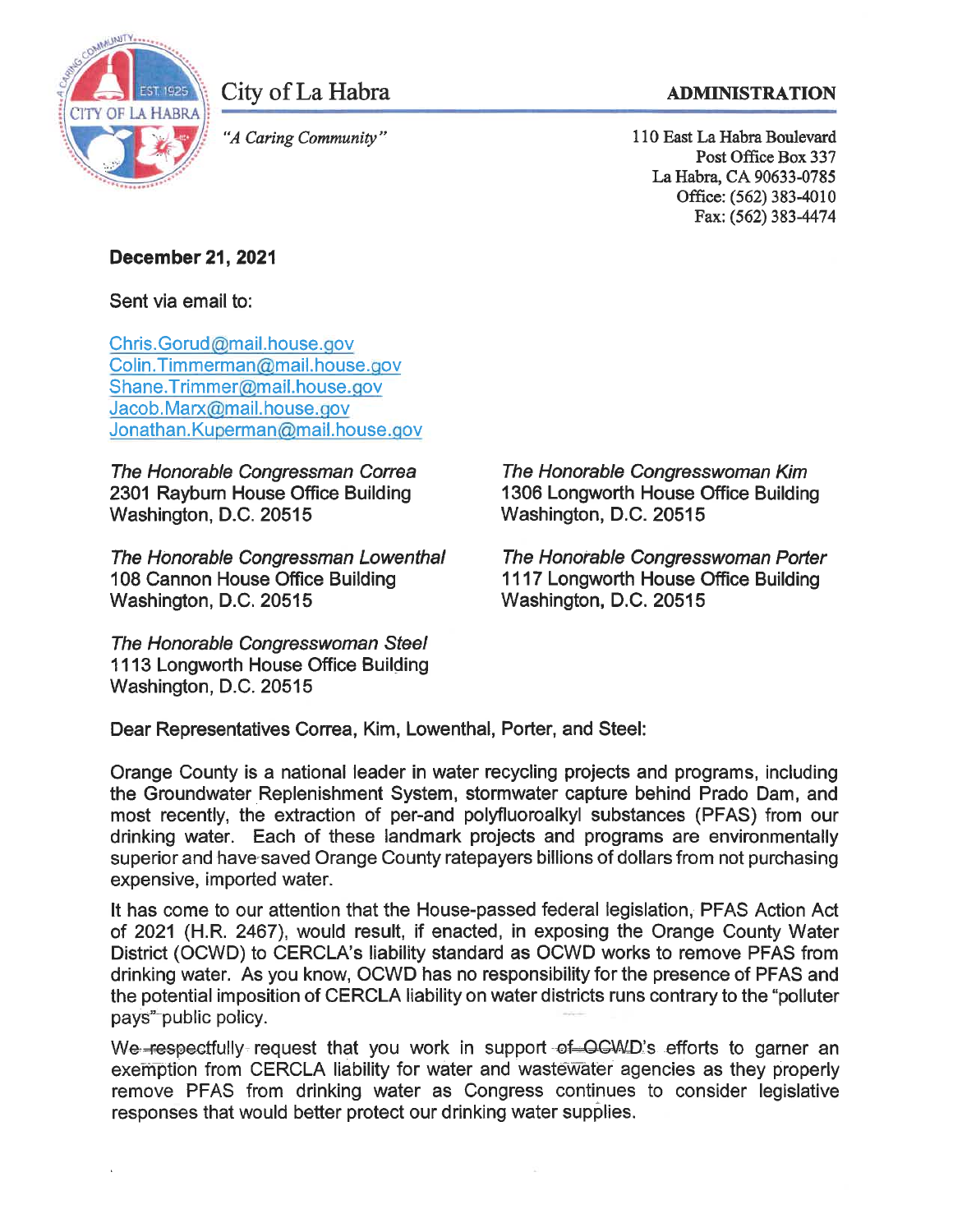Additionally, under current law (Safe Drinking Water Act), the USEPA ensures that public health benefits of new drinking water standards are balanced with the compliance costs that water system ratepayers will ultimately incur. When setting drinking water standards for PFOA and PFOS, we advocate for the USEPA to use this longstanding methodology.

 $1.0000000$ 

Sincerely,

**Jose Medrano** Mayor City of La Habra

**Harriet Co** 

La Habra City Council CC: Jim Sadro, City Manager Elias Saykali, Director of Public Works Steve Sheldon, OCWD Board President (ssheldon@ocwd.com) Lisa Ohlund, Ohlund Management and Technical Services (Lohlund@me.com) Cori Takkinen, Townsend Public Affairs (ctakkinen@townsendpa.com)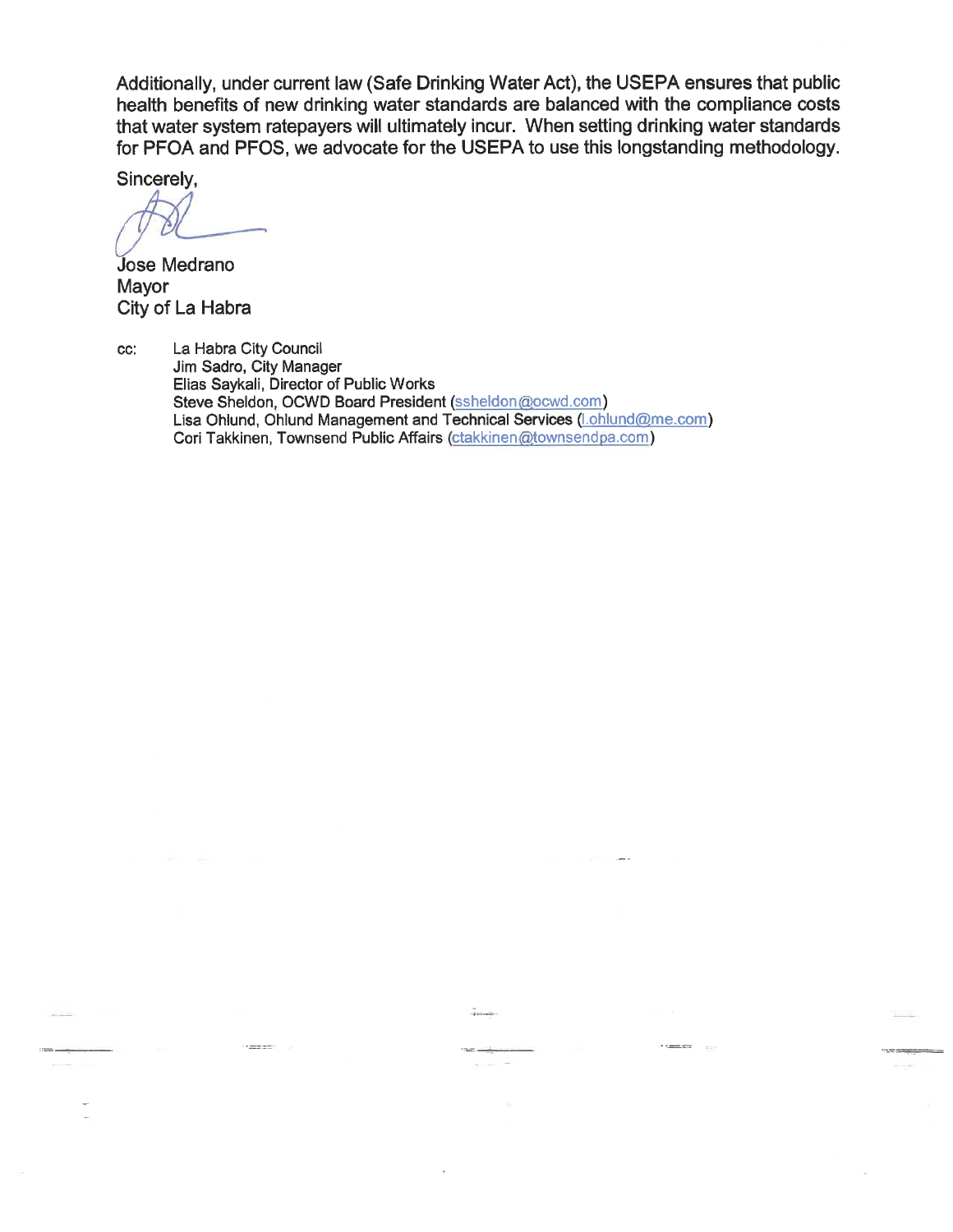

City of La Habra

#### **ADMINISTRATION**

"A Caring Community"

110 East La Habra Boulevard Post Office Box 337 La Habra, CA 90633-0785 Office: (562) 383-4010 Fax: (562) 383-4474

## **December 21, 2021**

Sent via email to:

John Watts@feinstein.senate.gov Angela Ebiner@padilla.senate.gov Sarah Swigg@padilla.senate.gov

The Honorable Senator Dianne Feinstein **United States Senate** 331 Hart Senate Office Building Washington D.C. 20510

The Honorable Senator Alex Padilla **United States Senate** 112 Hart Senate Office Building Washington D.C. 20510

Dear Senator Feinstein and Senator Padilla:

Per-and Polyfluoroalkyl Substances, also known as PFAS, are a group of man-made chemicals created by chemical manufacturers and, despite playing no role in releasing PFAS into the environment, cities and water agencies must find ways to remove them from local water supplies, find alternative water supplies, and conduct expensive monitoring.

As you may know, PFAS have been detected in the Orange County Groundwater Basin, managed by Orange County Water District (OCWD), and are estimated to cost Orange County communities more than \$1 billion, over 30 years, a cost that could potentially increase over time. Complicating this cleanup burden, ratepayers are at additional risk from pending PFAS legislation that would effectively abandon the "polluter pays" principle and create a new separate drinking water standard setting process for PFAS chemicals.

We respectfully ask you to consider legislation to address PFAS and other contaminants of emerging concern and that you ensure such legislation provides an explicit exemption from liability for water and wastewater agencies related to **PFAS cleanup costs.** 

A water utility that complies with applicable and appropriate federal management and treatment standards must not be responsible for current and future costs associated with a PFAS cleanup. We are especially concerned that the House has approved the PFAS Action Act of 2021 (H.R. 2467), a bill that creates liability for water agencies that simply receive and treat water supplies with across-the-board CERCLA liability for PFAS-related cleanups. This pending legislation provides an exemption for our nation's airports, and it is vital that you secure an exemption to also include water and wastewater agencies. Water agencies have no responsibility for the presence of PFAS and the concept of imposing CERCLA liability is bad public policy.